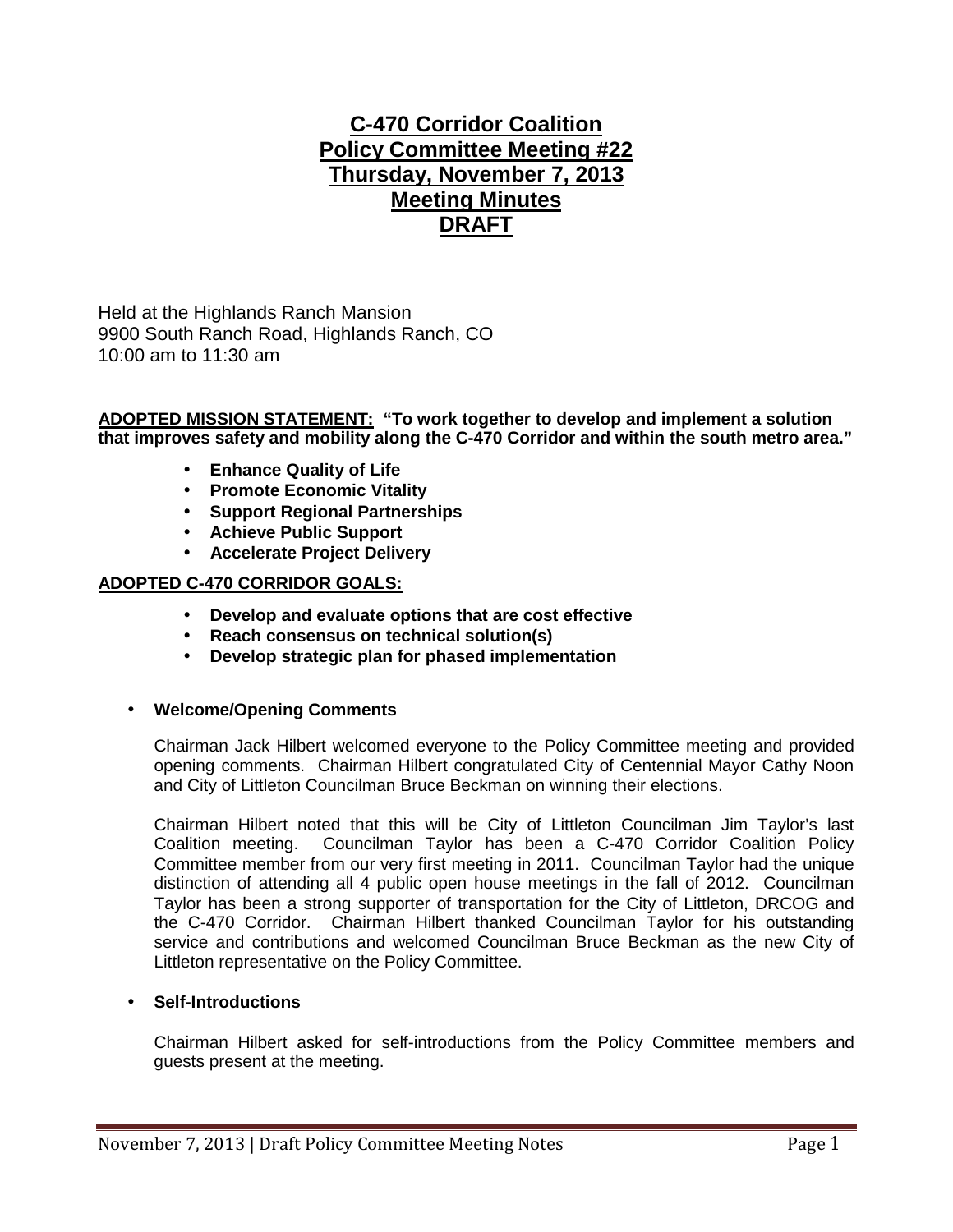## **Review/Comments on October 3, 2013 Policy Committee Meeting Notes**

Chairman Hilbert asked if anyone had any comments to the draft October 3, 2013 Policy Committee Meeting notes. There were no comments and the meeting minutes were accepted by the Policy Committee.

## **CDOT RAMP Funding Update**

Larry Warner provided a summary of the CDOT RAMP Program, based on a handout that he provided that was on the CDOT website. The CDOT Transportation Commission formally approved the RAMP Program Partnership projects at their October 17, 2013 meeting. There are 44 Partnership projects totaling \$580 million, of which C-470 Segment 1 was one of the approved projects. The RAMP Program also identified \$66 million of operations projects and \$800 million of statewide asset management projects.

Commissioner Ed Peterson provided his comments and recognized CDOT staff for their efforts. He congratulated the C-470 Corridor Coalition for being one of the approved Partnership projects. Commissioner Peterson emphasized that RAMP funding was not new money.

CDOT Region 1 Director Tony DeVito also provided his congratulations to the Coalition team and highlighted the next steps in the process. On Partnership projects, confirmation agreements with local funding entities will be required in early 2014.

Chairman Hilbert also emphasized the need to keep the momentum moving forward to meet the Transportation Commission's goal to have all of the RAMP projects completed by the end of 2017.

## **DRCOG Long Range Plan Amendment Update**

Art Griffith utilized a handout to describe what was submitted to DRCOG for the Regional Transportation Plan Amendment for the C-470 Segment 1 Tolled Express Lanes project. Art reported that supplemental information was submitted to DRCOG last week and the package included a financial memo. Art reviewed the highlights from the financial memo and emphasized that the Interim solution will not preclude the Ultimate solution in the future. Art stated that the limits for the Interim and Ultimate solutions are being refined and that the technical team will keep DRCOG staff informed of any changes that may affect their submittal. Art summarized the current limits of the tolled express lanes as follows:

- o Interim RAMP Project consists of one tolled express lane in each direction. Eastbound direction is currently from Platte Canyon to I-25 and westbound direction is currently from I-25 to Wadsworth.
- o 2035 Ultimate Project the one tolled express lane in each direction is extended to Kipling in both directions. A second tolled express lane is added in the eastbound direction from Broadway to I-25 and westbound direction from I-25 to Wadsworth.
- $\circ$  HOV Update Larry Warner briefed the Policy Committee concerning a letter that the Southwest Energy Efficiency Project (SWEEP), an organization led by Will Toor, sent to the CDOT Transportation Commission on October 16, 2013. The letter